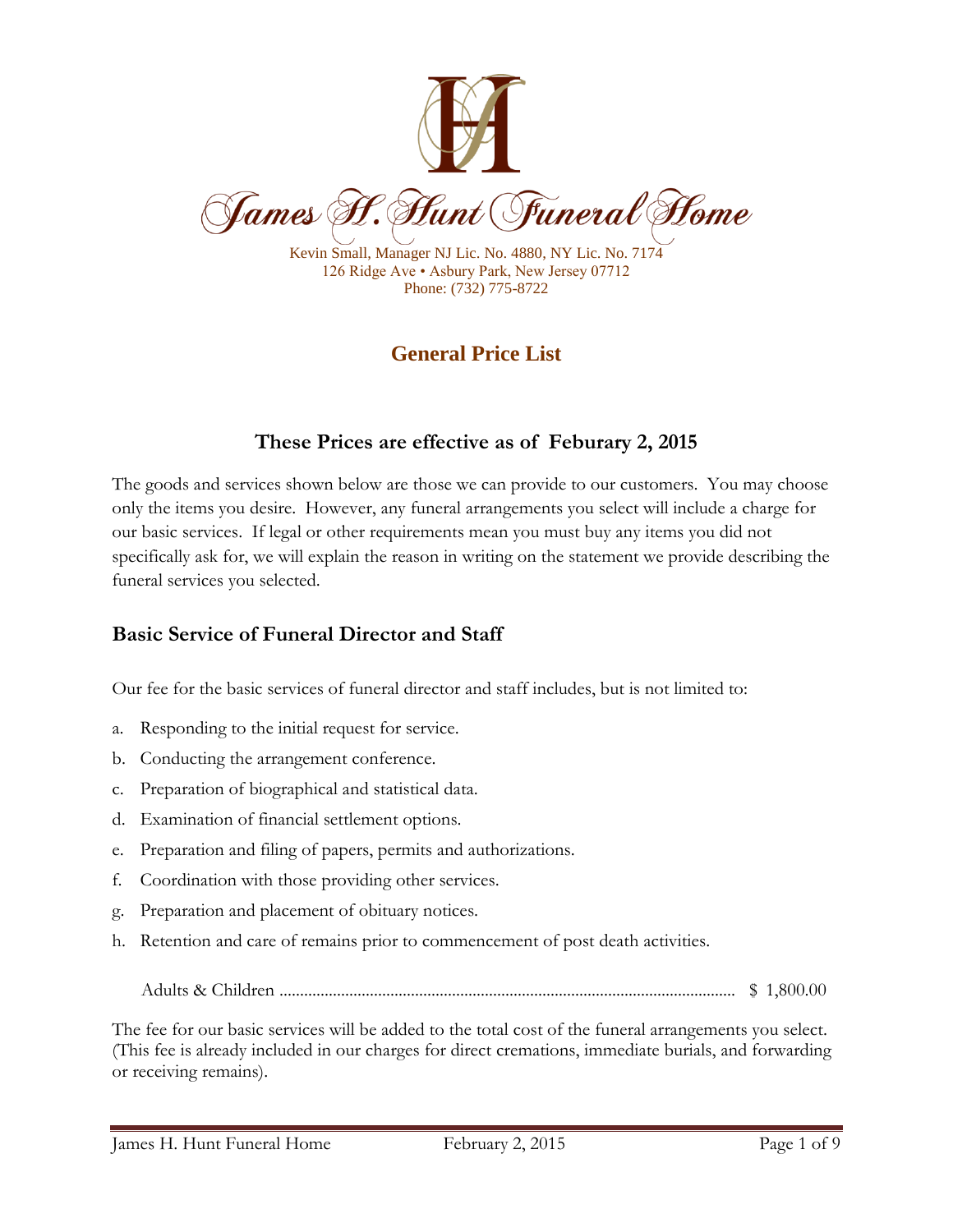James F. Flunt Funeral Home

### **Embalming**

#### *Includes Use of the Preparation Room and Sanitary Care*

Except in certain special cases, embalming is not required by law. Embalming may be necessary, however, if you select certain funeral arrangements, such as a funeral with a viewing.

If you do not want embalming, you usually have the right to choose an arrangement that does not require you to pay for it, such as direct cremation or immediate burial. If you choose to have an embalming performed, the decedent may be embalmed at a location other than this registered mortuary.

*No human remains may remain unburied or uncremated in New Jersey for more than 48 hours unless embalmed or refrigerated. (N.J.A.C. 8:9-1.1)*

## **Other Preparation of the Body**

*(Including use of preparation room but excluding embalming)*

| (includes any sheltering charge)                                              | NA       |
|-------------------------------------------------------------------------------|----------|
|                                                                               | \$350.00 |
|                                                                               | \$250.00 |
|                                                                               | \$375.00 |
| e. Use of preparation room for the preparation of remains for a muslim burial | \$250.00 |
|                                                                               | \$200.00 |
|                                                                               |          |

#### **Other Staff and Related Facilities**

#### **Use of Facilities, Staff and Equipment for Visitation/Viewing**

Our services include setup of the visitation area, placement of remains, positioning of floral displays, and supervision and attendance during the hours of visitation.

|  | \$150.00 |
|--|----------|
|  |          |
|  |          |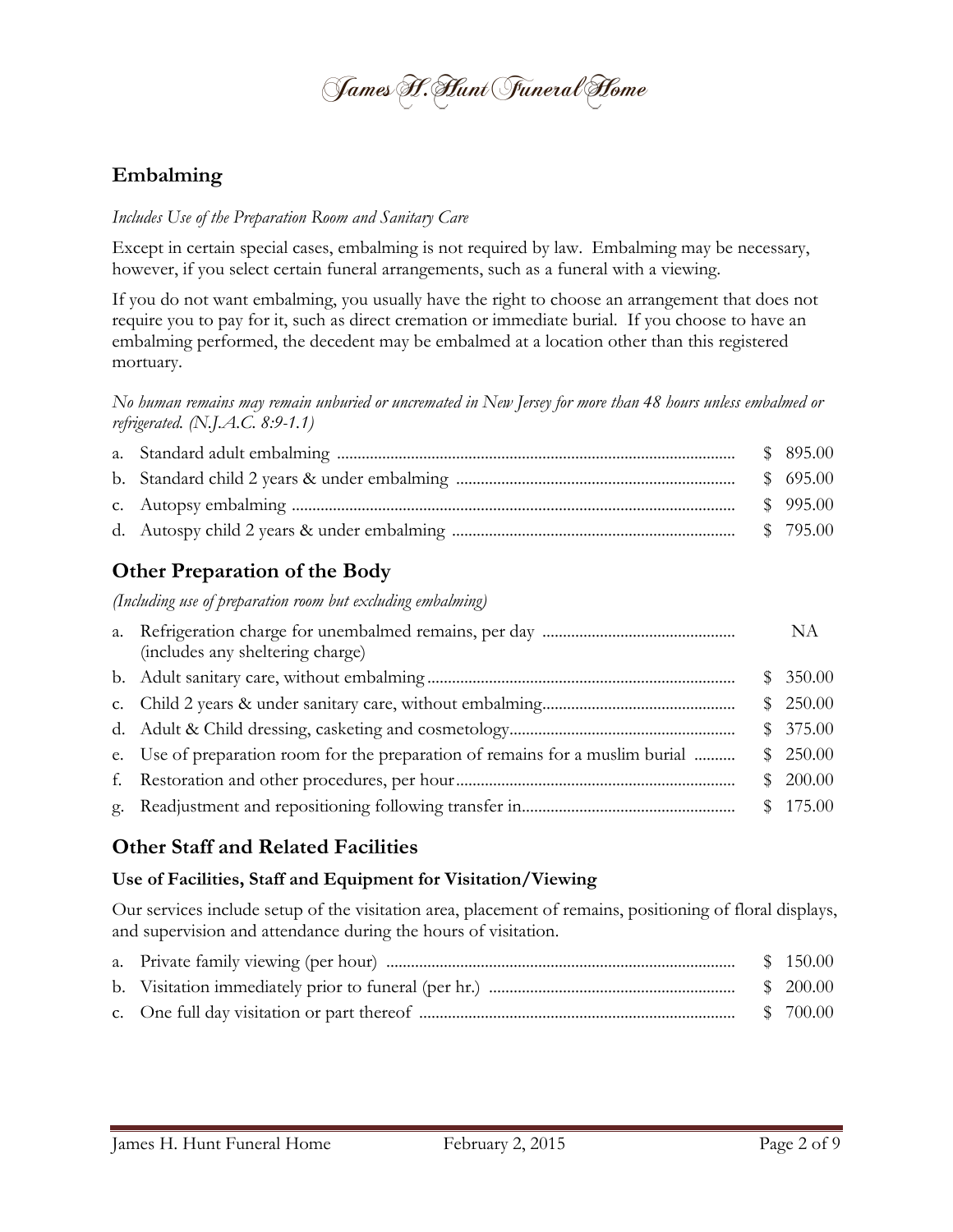

# **Other Staff and Related Facilities (Continued)**

#### **Use of Facilities, Staff and Equipment for Funeral Ceremony**

Our service include coordinating the arrangements for ceremony, staff supervision and attendance, and the use of the funeral home when used for the ceremony.

#### **Use of Facilities, Staff and Equipment for Memorial Service (without body present)**

Our services include coordinating the arrangements for the memorial service, staff supervision and attendance, and the use of the funeral home when used for the memorial service.

| a. At funeral home                           |  |
|----------------------------------------------|--|
| b. At other local facility (within 20 miles) |  |

#### **Use of Staff for Graveside Service (whether at cemetery or crematory)**

Our services include supervision, attendance, and accompaniment of the remains to the cemetery or crematory.

|                                                                                                                                                                                          | \$350.00        |
|------------------------------------------------------------------------------------------------------------------------------------------------------------------------------------------|-----------------|
|                                                                                                                                                                                          | 2.00            |
| c. Sheltering of Remains (This charge will be applied only on days when on post-death $\frac{100.00}{4}$ day<br>activities occur, and the funeral home is in possession of the remains). |                 |
| d. Sheltering of Cremated Remains (This charge will be applied after the first 10<br>working days that the the funeral home is in possession of the cremated remains).                   | \$35.00 / month |

## **Transportation**

#### **Transfer of Remains to Funeral Home**

# **Transportation (Continued)**

#### **Automotive Equipment**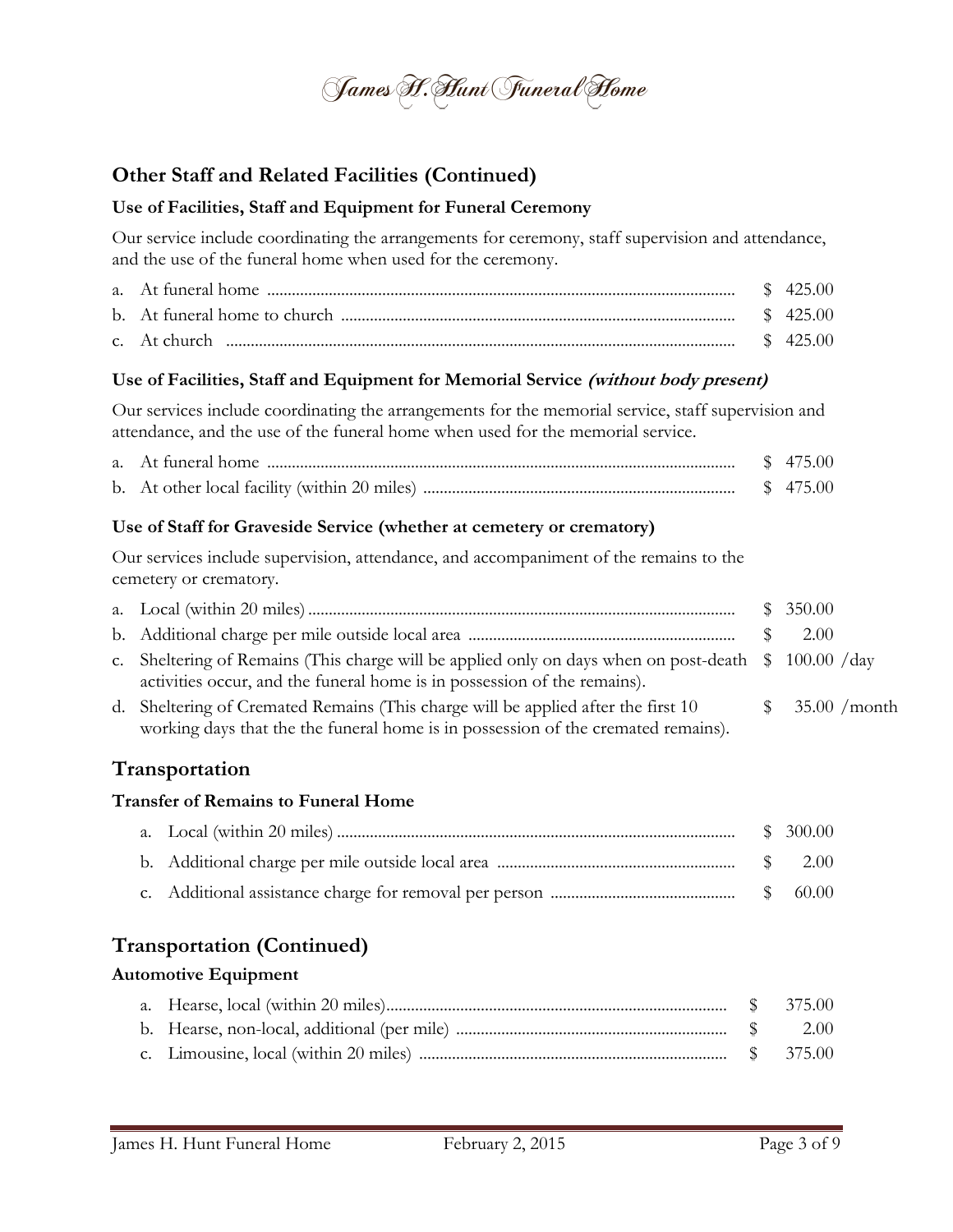

# **Transportation (Continued)**

#### **Automotive Equipment**

|  | 2.00 |
|--|------|
|  |      |

### **Other Merchandise and Services**

| a.             | 80.00<br>to                                                                                                                  | \$                | 900.00          |
|----------------|------------------------------------------------------------------------------------------------------------------------------|-------------------|-----------------|
| b.             |                                                                                                                              | \$                | $60.00$ /person |
| c.             | Laminated color prayer cards, 100 cards (\$1.25/per additional card)                                                         | \$                | 150.00          |
| d.             |                                                                                                                              | \$                | 60.00           |
| e.             |                                                                                                                              | \$                | 20.00           |
| f.             |                                                                                                                              | \$                | 75.00           |
| g.             |                                                                                                                              | \$                | 25.00           |
| h.             | to<br>(Includes undergarments)                                                                                               | \$                | 260.00          |
| 1.             |                                                                                                                              | \$                | 60.00           |
| $\mathbf{j}$ . |                                                                                                                              | $\boldsymbol{\$}$ | 275.00          |
| k.             |                                                                                                                              | \$                | 250.00          |
| 1.             | Funeral Service DVD (recoreded in church or other suitable establishment)                                                    | \$                | 300.00          |
|                |                                                                                                                              | \$                | 150.00          |
|                |                                                                                                                              | $\$\,$            | $110.00$ /each  |
| $1 -$          |                                                                                                                              | \$                | 390.00          |
|                | (Includes casket photo panel and cherry frame)                                                                               |                   |                 |
|                | $\bullet$                                                                                                                    | \$                | 225.00          |
|                |                                                                                                                              | $\$\$             | 225.00          |
| k.             | Tribute Video $(DVD)$ – is a lasting keepsake for family members and friends<br>to view a customized video of family photos. |                   |                 |
|                |                                                                                                                              | \$                | 375.00          |
|                |                                                                                                                              | \$                | 5.00            |
|                | Each additional copy                                                                                                         | \$                | 5.00            |
| 1.             |                                                                                                                              | \$                | 75.00           |
| m.             |                                                                                                                              | \$                | 75.00           |
| n.             |                                                                                                                              | \$                | 150.00          |
| О.             | Single photo printed & framed with custom background  \$175.00 to                                                            | \$                | 225.00          |
|                | $(16x20$ inches)                                                                                                             |                   |                 |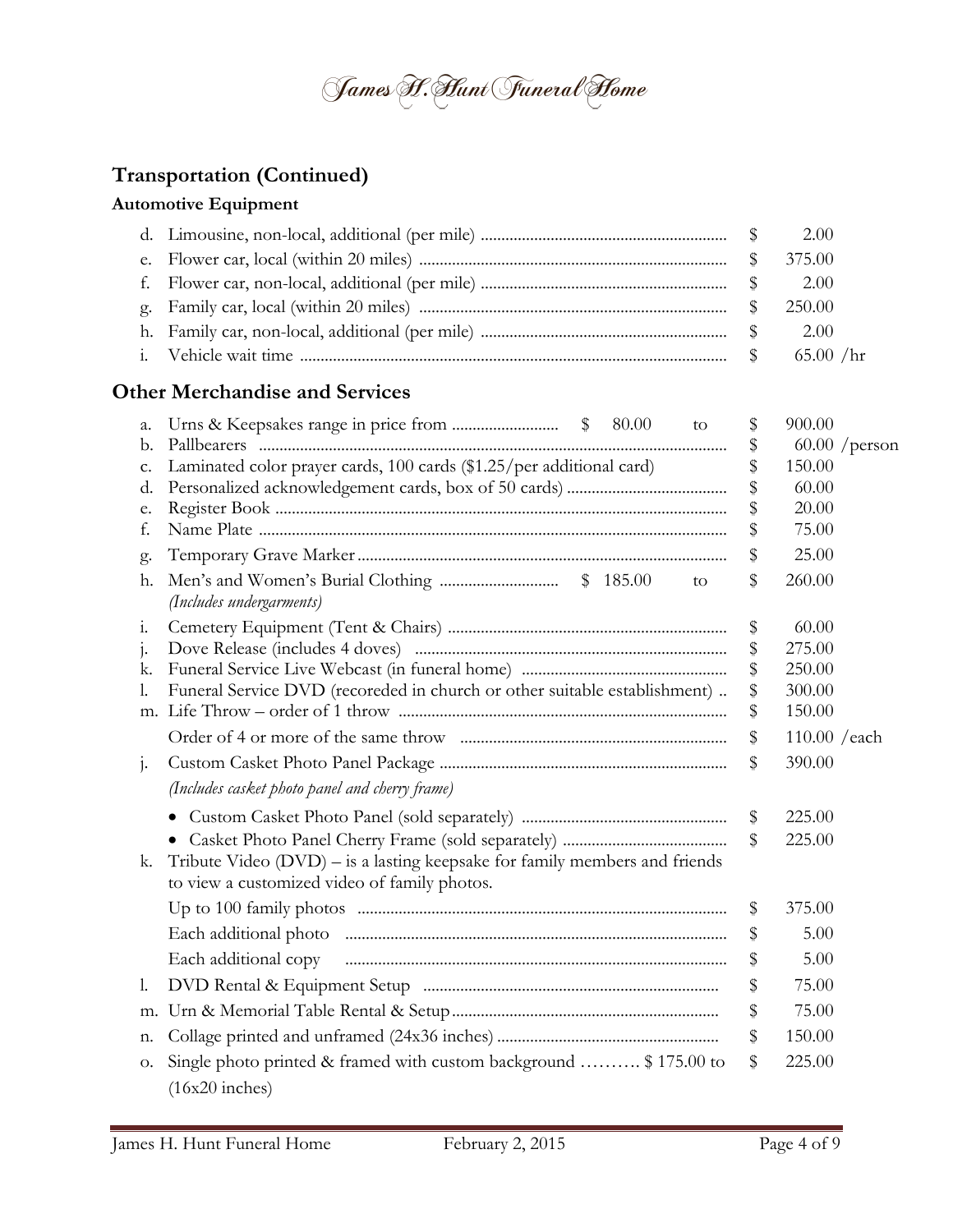James F. Flunt Funeral Home

#### **Cash Disbursements**

This list does not include prices for certain items that you may ask us to buy for you, such as cemetery or crematory services, flowers, and newspaper notices. The prices for those items will be shown on your bill or the statement describing the funeral goods and services you have selected.

## **Direct Cremation**

Our package charges for direct cremation include basic services of funeral director and staff, the local (within 20 miles) transfer of remains to the funeral home, the basic sheltering of the remains, the obtaining of necessary permits and authorizations, local transportation to the crematory, sanitary care and preparation of remains for identification.

This charge does not include the use of facilities and staff for any visitation or ceremony, public or private, prior to cremation, or any sheltering for days on which no post death activities occur. Nor does it include the actual cost of the cremation process, which is a crematory charge, or any other cash disbursements, or anything not expressly stated as being provided.

*If you want to arrange a direct cremation, you can use an alternative container. Alternative containers encase the body and can be made of material like fiberboard or composition materials (with or without an outside covering). The containers we provide are listed below:*

|    |                                                                                                         | $\frac{$}{2,000.00}$ |
|----|---------------------------------------------------------------------------------------------------------|----------------------|
|    | b. Child 2 years & under direct cremation with container provided by purchaser                          | \$1,800.00           |
|    |                                                                                                         | \$2,300.00           |
|    |                                                                                                         | \$2,100.00           |
|    | e. Adult direct cremation with casket selected from our funeral home<br>(in addition to cost of casket) | \$2,000.00           |
| t. | funeral home (in addition to cost of casket)                                                            |                      |

## **Forwarding of Remains to Another Funeral Home**

This package charge includes removal of remains to this funeral home, basic services of funeral director and staff, basic sheltering of remains, embalming, obtaining necessary permits and transfer of remains to Newark Airport.

It does not include a casket or alternative shipping container, the use of facilities and staff for any visitation or ceremony, public or private, prior to forwarding the remains, or any sheltering for days on which no post death activities occur. Nor does it include transferring the remains to another destination, or the charges of a common carrier, or anything not expressly stated as being provided.

Adult & Child ......................................................................................................................... \$ 2,500.00 *For other options, please refer to the selections available on this General Price List.*

James H. Hunt Funeral Home February 2, 2015 Page 5 of 9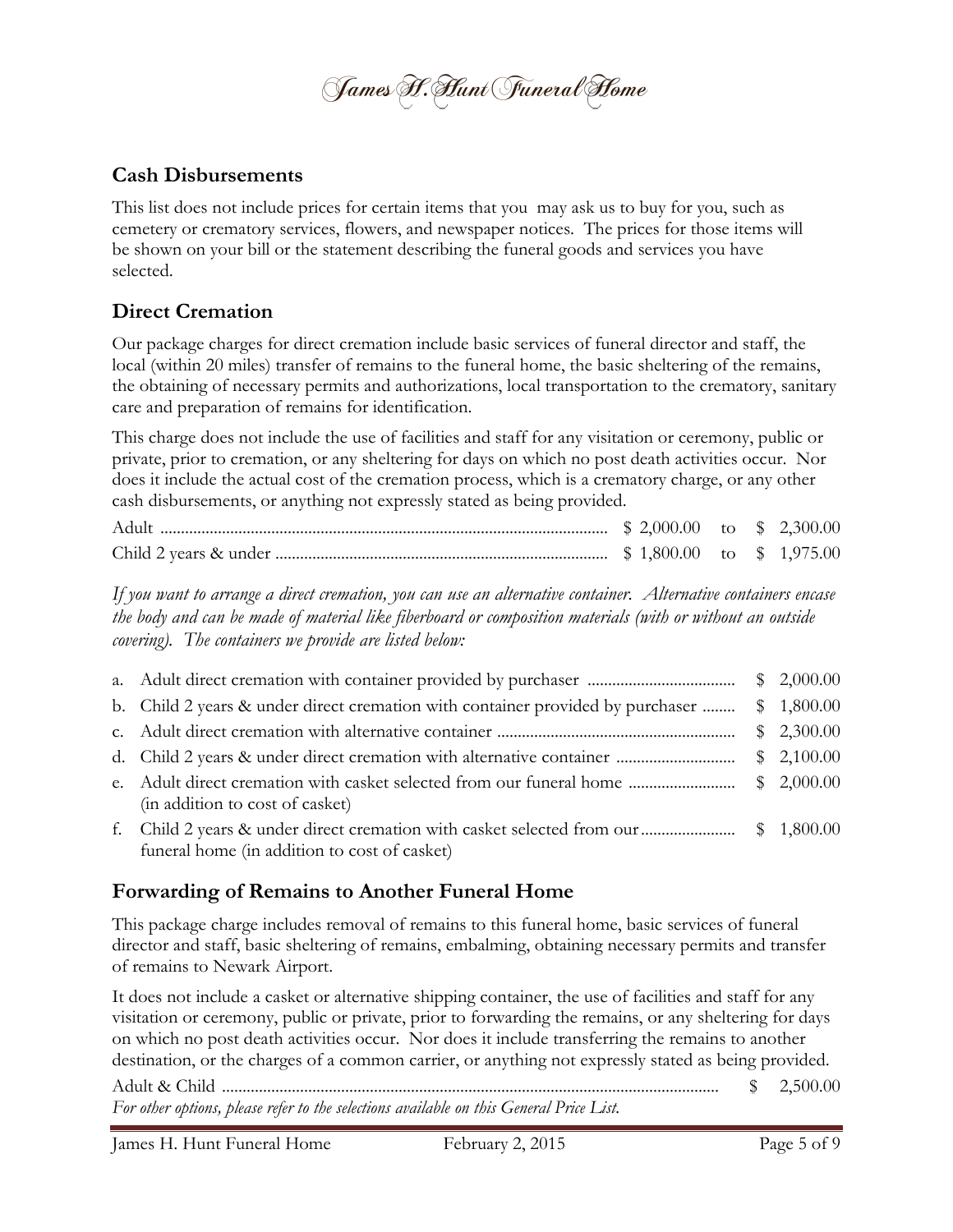

#### **Receiving of Remains From Another Funeral Home**

This package charge includes receiving the remains from the other funeral home via transfer of remains from Newark Airport to our funeral home, basic sheltering of the remains, basic services of funeral director and staff, and the obtaining of necessary authorizations.

This charge does not include the use of facilities and staff for any visitation or ceremony, public or private, prior to burial or cremation, or any sheltering for days on which no post death activities occur. Nor does it include transferring the remains from another source,or the charges of a common carrier, or anything not expressly stated as being provided.

Adult & Child ............................................................................................................................. \$ 2,300.00

*For other options, please refer to the selections available on this General Price List*

### **Immediate Burial**

Our package charges for immediate burial include basic services of funeral director and staff, the local (within 20 miles) transfer of remains to the funeral home, the basic sheltering of the remains, the obtaining of necessary permits and authorizations, and local transportation to the cemetery, sanitary care and preparation of remains for identification.

This charge does not include the use of facilities and staff for any visitation or ceremony, public or private, prior to burial,, or any sheltering for days on which no post death activities occur. Nor does it include the actual cost of the grave at the cemetery, or the cemetery's charges for opening and closing of the grave, any required outer burial container or cash disbursements, or anything not expressly stated as being provided.

|                                                                                                                                  |  | \$2,300.00 |  |
|----------------------------------------------------------------------------------------------------------------------------------|--|------------|--|
| b. Child 2 years and under immediate burial with container provided by purchaser                                                 |  | \$2,100.00 |  |
|                                                                                                                                  |  | \$2,500.00 |  |
|                                                                                                                                  |  | \$2,300.00 |  |
| e. Adult immediate burial with casket selected from our funeral home<br>(in addition to cost of casket)                          |  | \$2,300.00 |  |
| f. Child 2 years and under immediate burial with casket selected<br>from our funeral home <i>(in addition to cost of casket)</i> |  | \$2,100.00 |  |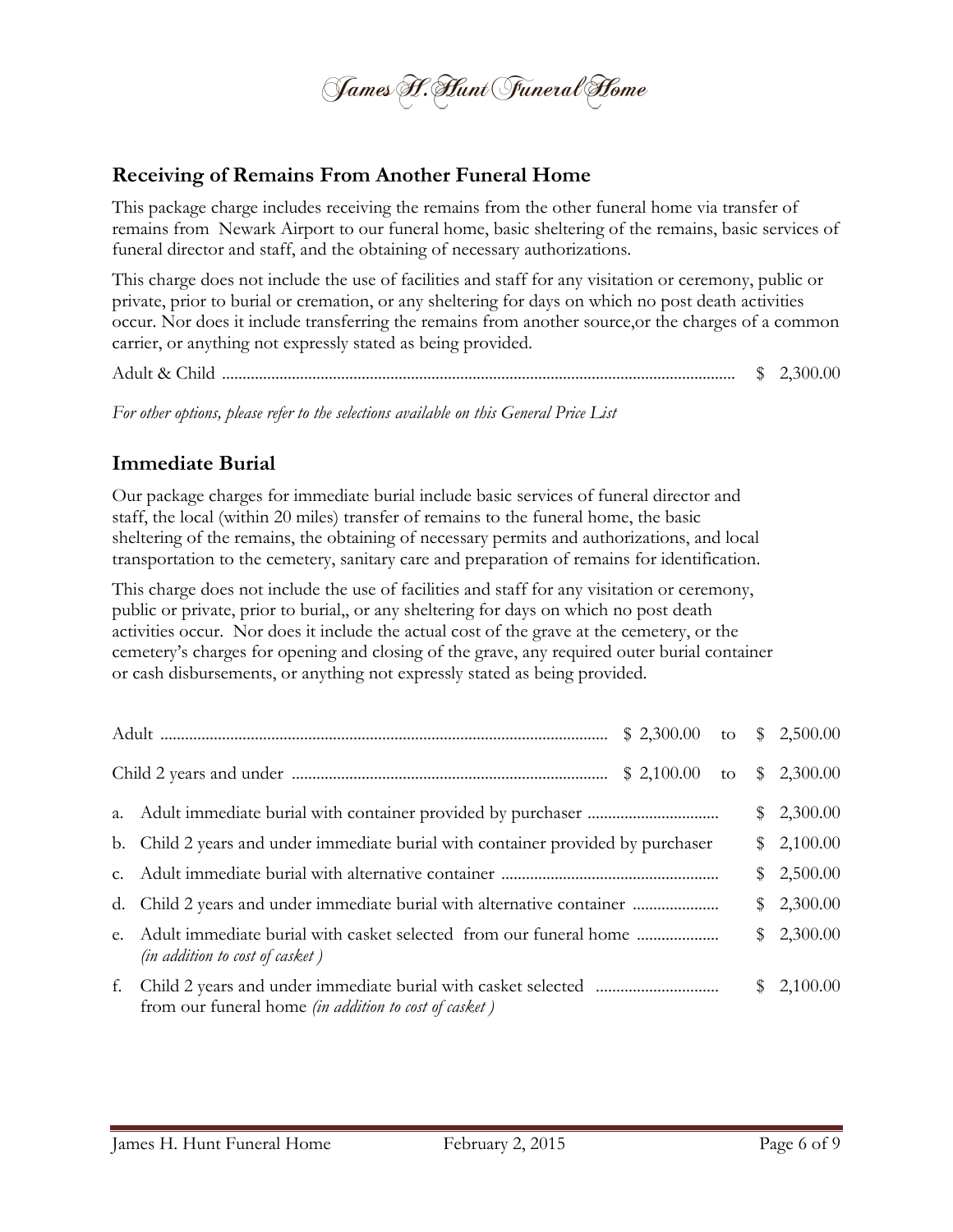

### **Casket Price List**

| Regency Gold, 48 Oz. Solid Bronze, Arbutus, Velvet       | \$ | 18,816.00 |
|----------------------------------------------------------|----|-----------|
| Senator Solid Cherry, Ivory Velvet                       | \$ | 10,181.00 |
| Malorie Solid Maple, Polished Gold Stripe, Rosetan Crepe | \$ | 5,346.00  |
| Onyx Stainless Steel, Silver Velvet                      | \$ | 5,258.00  |
| Lido 18 Gauge Steel, Silver Velvet                       | \$ | 4,854.00  |
| Neopolitan 18 Gauge Steel, Blue Crepe                    | \$ | 4,145.00  |
| Ridgefield-27 White, 18 Gauge Steel, White Crepe         | \$ | 3,700.00  |
| Ridgefield-27 Blue, 18 Gauge Steel, Blue Crepe           | \$ | 3,700.00  |
| Ridgefield-27 Bronzetone, 18 Gauge Steel, Rosetone Crepe | \$ | 3,700.00  |
| Phoenix Tuscany 18 Gauge Steel, Pink Crepe               | \$ | 3,439.00  |
| Affinity Light Orchid, 20 Gauge Steel, Pink Crepe        | \$ | 3,292.00  |
| Sterling Storm Blue, 18 Gauge Steel, Blue Crepe          | \$ | 2,889.00  |
| Sterling Antique White, 18 Gauge Steel, Pink Crepe       | \$ | 2,889.00  |
| Essex 20 Gauge Steel, Ebony Mirror Sides                 | \$ | 2,899.00  |
| Monarch Charcoal, 20 Gauge Steel, White Crepe            | \$ | 2,899.00  |
|                                                          | \$ | 2,633.00  |
| Sutton Bronze Tone, 20 Gauge Steel, Rose Tan Crepe       | \$ | 1,875.00  |
| Gatewood Cherry Rental Casket, Polished Russet Cherry    | \$ | 1,300.00  |
| #85 Silver, 20 Gauge Steel, White Crepe                  | \$ | 1,100.00  |
| Wesley 55 (Oval Top), Cloth, Eggshell Crepe              | \$ | 999.00    |
|                                                          |    |           |

| <b>Note:</b> A complete price list will be provided upon request. |  |  |  |
|-------------------------------------------------------------------|--|--|--|
|                                                                   |  |  |  |
|                                                                   |  |  |  |

#### **WARANTY DISCLAIMER**

Our Funeral Home makes no representations of warranties about protective value of certain caskets or burial containers other than those made by the Manufacturer.

The only warranties, expressed or implied, granted in connection with the goods sold with this Funeral Home are the written warranties, if any extended by the manufacturers thereof. No other warranties and specifically, no warranties of merchantability and fitness for a particular purpose are extended by the seller. No burial product offered by this firm prevents the decomposition of the remains.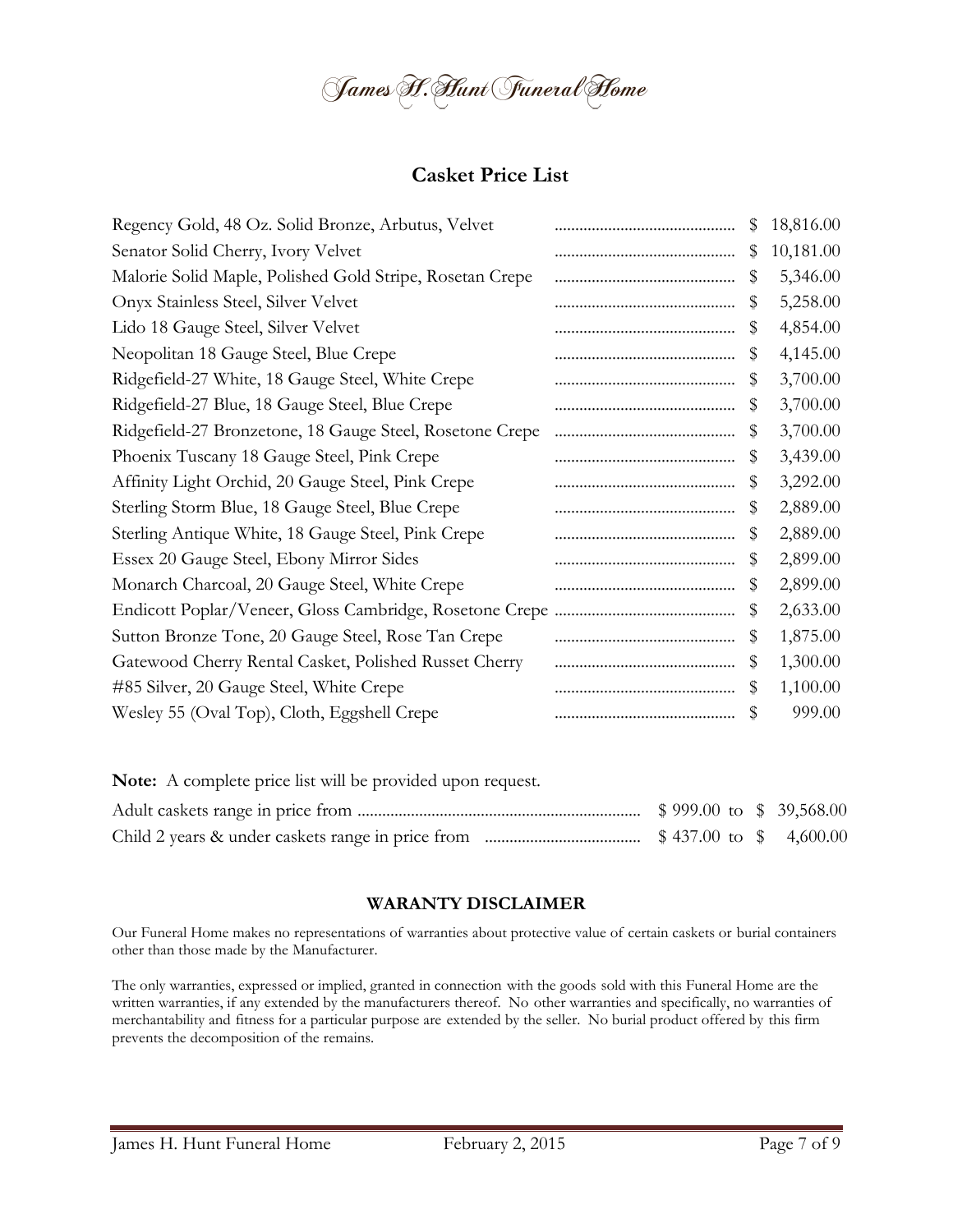

# **Outer Burial Container Price List**

| 48 oz Bronze exterior, quad wall construction, 5,000 psi. concrete, ribbed ABS Fiberlon™ inner<br>liner for stability, lined and enhanced with bronze metal emblem and nameplate, ask for warranty.                      |    | \$35,484 |
|--------------------------------------------------------------------------------------------------------------------------------------------------------------------------------------------------------------------------|----|----------|
| Stainless steel exterior, quad wall construction, 5,000 psi. concrete, ribbed ABS Fiberlon <sup>TM</sup> inner liner<br>for stability, lined and enhanced stainless steel, metal emblem and nameplate, ask for warranty. |    | \$24,479 |
| <b>Bronze</b><br>Triple wall protection, 5,000 psi steel reinforced concrete, ribbed ABS FiberlonTM inner liner for<br>stability, lined with enhanced bronze, metal nameplate and emblem, 200 year warranty.             | \$ | 6,322    |
| Lydian<br>Triple wall protection, 5,000 psi steel reinforced concrete, ribbed ABS FiberlonTM inner liner for<br>stability, lined with enhanced copper, metal nameplate and emblem, 150 year warranty.                    | S  | 5,500    |
| Athenian<br>Triple wall protection, 5,000 psi steel reinforced concrete, ribbed ABS FiberlonTM inner liner for<br>stability, lined with enhanced stainless steel, metal nameplate and emblem, 125 year warranty.         | \$ | 4,523    |
| Patrician<br>Double wall protection, 5,000 psi steel reinforced concrete, ribbed ABS Lustra-TechTM inner liner<br>with rich marble look, metal nameplate and emblem, 100 year warranty.                                  | S  | 3,238    |
| Phoenix<br>Double wall protection, 5,000 psi steel reinforced concrete, Fiberlon TMinner liner for stability, metal<br>nameplate and emblem, 90 year warranty.                                                           | S  | 2,788    |
| Titan<br>Double wall protection, 5,000 psi steel reinforced concrete, ribbed DurapremeTM inner liner for<br>stability, metal nameplate and emblem, 70 year warranty.                                                     | \$ | 2,390    |
| <b>Concrete Box</b><br>5,000psi steel reinforced concrete, no warranty.                                                                                                                                                  | \$ | 1,889    |
| <b>Concrete Grave Liner</b><br>Rough box.                                                                                                                                                                                | S  | 1,742    |

#### **Warranties**

Our funeral home makes no representations or warranties about the protective value of certain caskets or outer burial containers other than those made by the manufacturer. The only warranties, expressed or implied, granted in connection with goods sold with this funeral service are the express written warranties if any, extended by the manufacturers thereof. No other warranties and no warranties of merchandising fitness for a particular product are extended by the seller.

#### **Notice: Prices subject to change without notice**